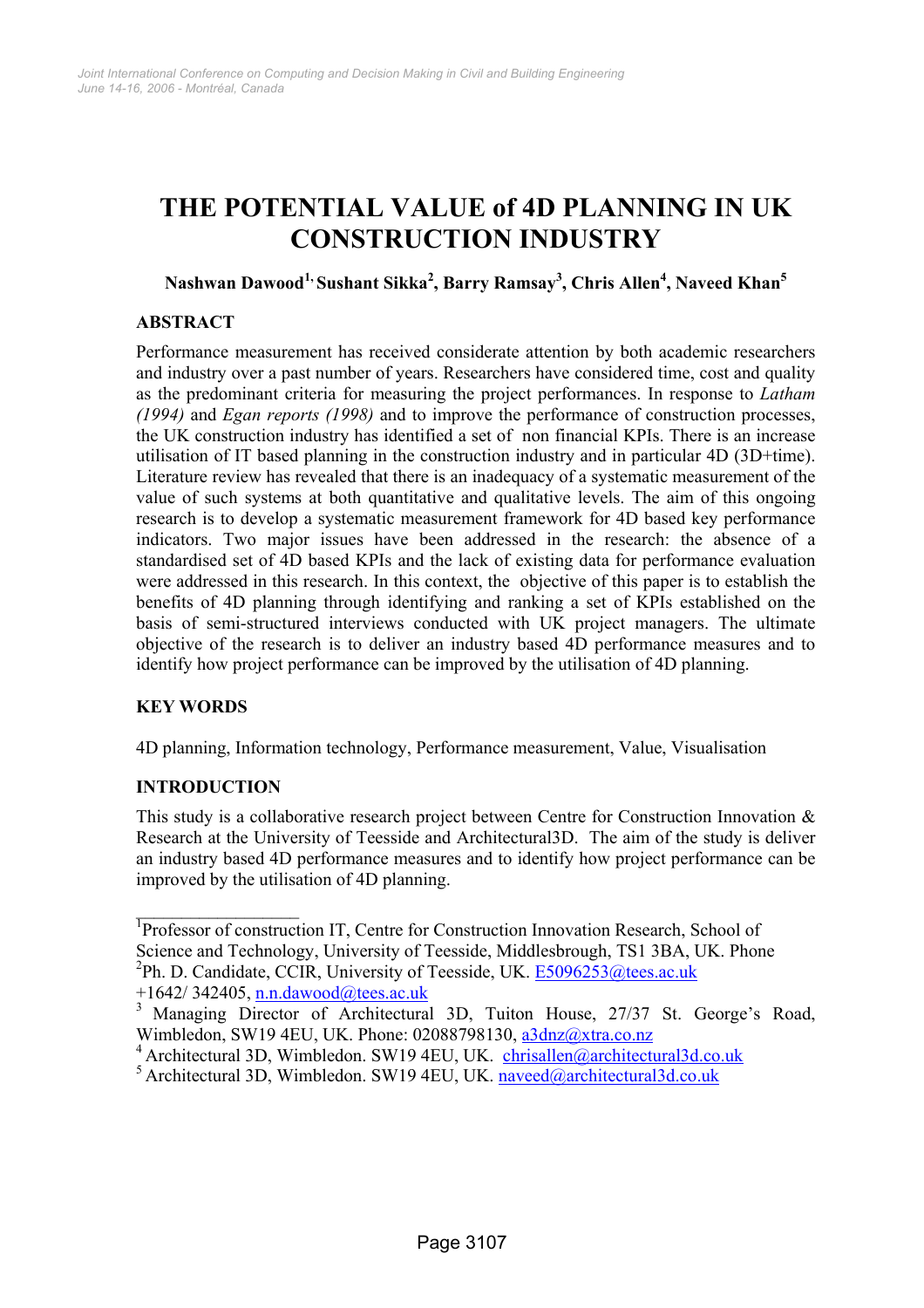The industry based KPIs that were developed by the DTI sponsored construction best practice program are too generic and do not reflect the value of deploying IT system for construction planning and in particularly 4D planning. The objective of this research study is to overcome the presence of a generalised set of KPIs by developing a set of 4D based KPIs at project level for the industry. Information Technologies and their applications are proceeding at a pace and their influence on working practice can be noticed in almost every aspect of the industry. The potential of IT applications is significant in terms of improving organisation performance, management practices, communication, and overall productivity. 4D planning allows project planners to visualise and rehearse construction progress in 3D at any time during the construction process. According to *Dawood et al. (2002,* using 4D planning, participants in the project can effectively visualise and analyse the problems considering the sequencing of space and temporal aspects of the construction time schedule. The thrust for improved planning efficiency and visualisation methodology has resulted into the development of 4D planning. The Construction Industry Institute (CII) conducted research in the use of three-dimensional computer models on the industrial process and commercial power sector of AEC from 1993 to 1995 (*Griffis et al., 1995*). Major conclusions of the CII research is that the benefits of using a 3D technology include reduction in interference problems; improve visualisation; reduction in rework; enhancement in engineering accuracy and improve jobsite communications. *Songer (1998)* carried out a study to establish the benefits and appropriate application of 3D CAD for scheduling construction projects. The study focuses on the impact of 2D and 3D on the project schedule review. The above two studies lack well-established metrics that would allow the quantification of 3D CAD and 4D planning. This will ultimately lead to the required benefits of 3D and 4D over existing processes. In the absence of well defined measures at the project level, the priority of this research project is to establish a set of 4D based key performance indicators. This is of particular interest in the industry as any investment in advanced technologies needs to be fully justified.

The remainder of the paper discuss the research methodology adopted and research findings.

### **RESEARCH METHODOLOGY**

This research has followed a well defined methodology for the identification and quantification of 4D KPIs based measures. The methodology compromises three interrelated phases:

- identify performance measures through literature review and authors experience in the application of 4D;
- conduct semi-structured interviews with project managers and planners to further identify the measures and their priorities.
- identify and collection data needed to quantify the measures and identify methods for continuous measurement as site operation progresses.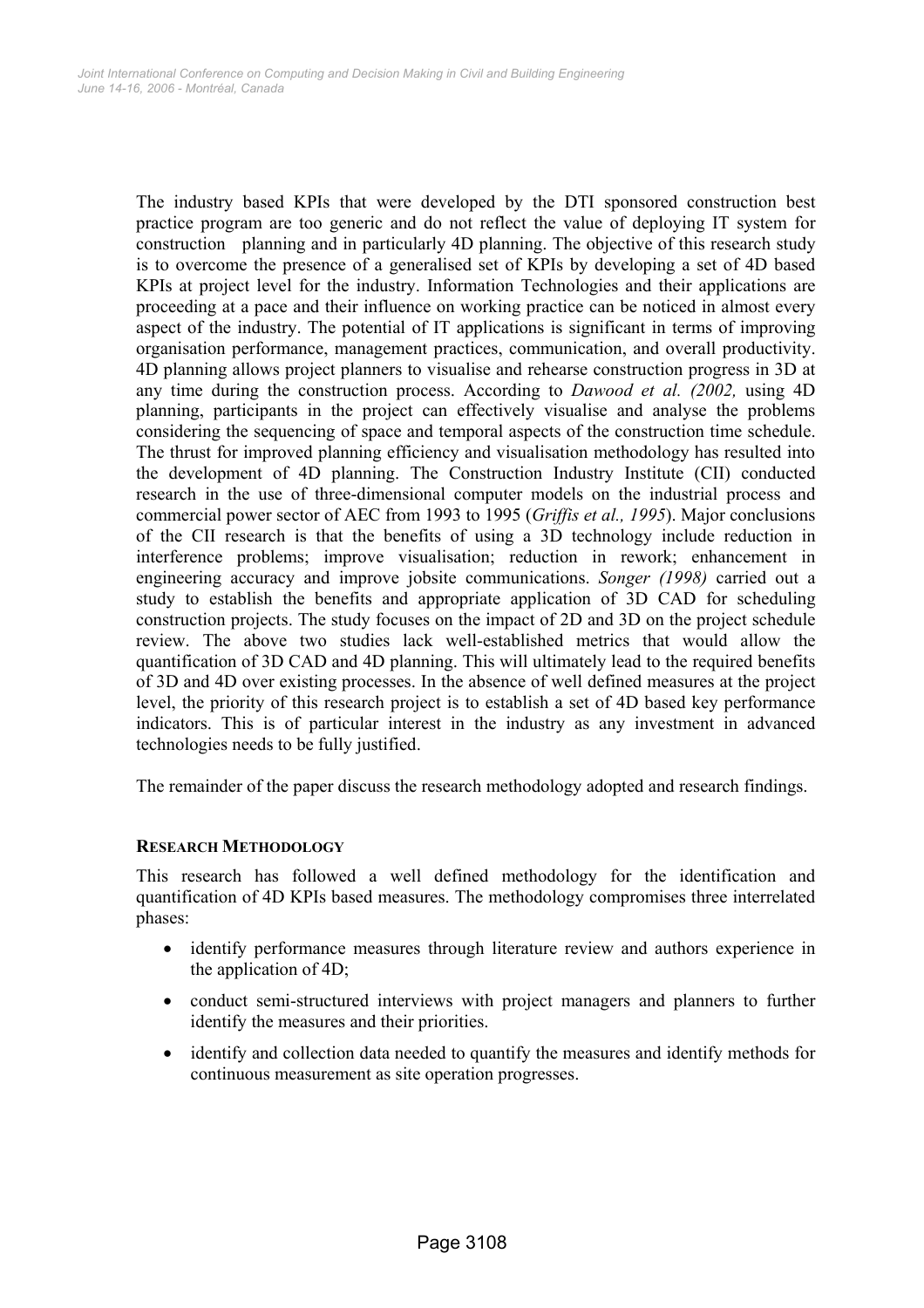Three major construction projects in London (currently under construction and use 4D planning with a combined value of £230,000,000) were selected for study and data collection. Project managers and construction planners from the three projects were selected for interviews to further identify 4D KPIs and their priorities. Semi-structured interviews techniques were used to elicit information and knowledge from the project managers and construction planners. The Semi-structured interviews use a methodological procedure known as the Delphi technique for data collection. This technique is ideal for modelling real world phenomena that involve a range of viewpoints and for which there is little established quantitative evidence. The Delphi technique is therefore highly appropriate to the definition and subsequent ranking of a set of performance measures that can be mutually acceptable *(Hinks & McNay 1999).* The next section of the paper describes the process of identification of KPIs on the basis of semi-structured interviews conducted with project managers. The subsequent section describes the research findings and ranking of identified 4D KPIs and future research activities.

## **Identification & Selection of KPIs**

A study of the literature was conducted to develop a list of key performance measures. The development of the performance measure list has taken account of the performance measurement characterised by Rethinking Construction, the construction best practice program has launched the industry wide KPI for measuring the performance of construction companies *(CBPP-KPI-2004).* The Construction Best Practice Program has identified a framework for establishing a comprehensive measurement system within both organisation and project level. Other literature sources include *Kaplan & Norton (1992), Li. et.al (2000), Chan et.al (2002), Cox et.al, (2003), Robert. et.al (2003), Albert & Ada (2004) and Bassioni et.al (2004)* and the authors knowledge in the construction industryfor identifying other key performance indicators were also used*.* Once a list was complied the next task was to contact project managers and construction planners from the three construction projects and invite them for interviews.

The first task for the interviewees was to identify and select a set of key performance indicators and order them into a priority. The second task was to identify information needed to quantify each measure. Their input was considered to be critical in the success of this research. The concept behind conducting semi-structured interviews was to understand how mangers and planners perceive the measures and to identify practical performance measure that can be used to measure the value of 4D planning. The interview included both open and closed questions to gain a broad perspective on actual and perceived benefits of 4D planning. A due consideration has been given to the sources from where data has to be collected in a quantitative or qualitative way. So far eight semi-structured interviews have been conducted with senior construction planners.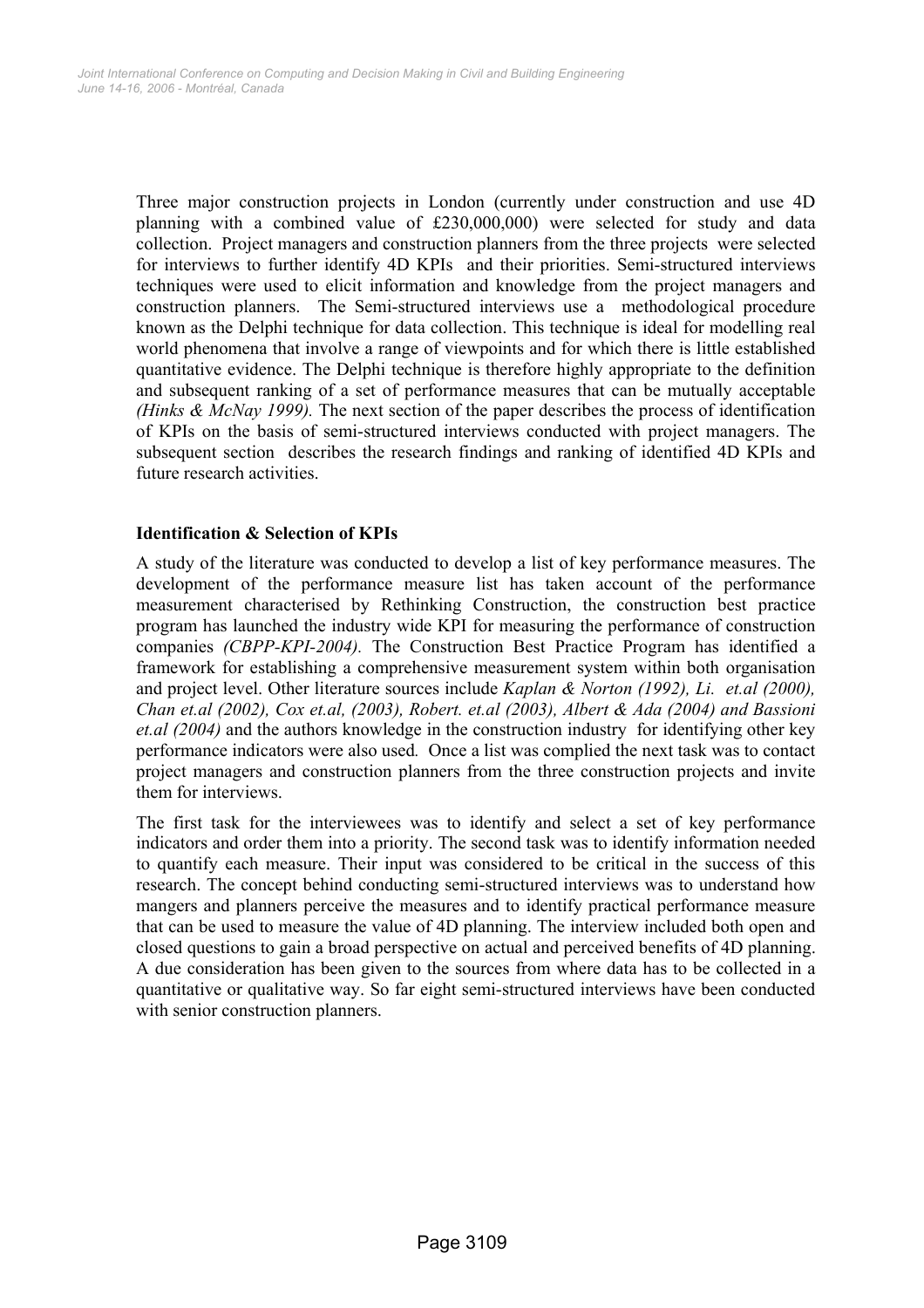## **Findings and Ranking of KPIs**

Interviewees were asked to rank the identified KPIs. The ranking of the KPIs was done using a scaling technique. For the prioritisation process, each KPI can be graded on a scale of 1 to 4 (where 1= Not important,  $2 =$  fairly important,  $3 =$  Important and  $4 =$  Very important) to measure its level of importance. The benefits of 4D planning will be quantified on the basis of prioritised KPIs. The measures will be further classified in Qualitative terms (rating on a scale) and Quantitative terms (measurement units) to have a detailed understanding of the cause and effect relationship. Table 1 gives the initial results of the analysis of the interviews related to ranking the measures. As can be seen in table 1, time and safety soured very high compared to other measures.

| <b>KPIs</b>                 | <b>Ranking Score</b><br>In Percentage (%) | Rank           |
|-----------------------------|-------------------------------------------|----------------|
| Time                        | $94\%$                                    | 1              |
| Safety                      | $92\%$                                    | $\mathfrak{D}$ |
| Communication               | 82 %                                      | 3              |
| Cost                        | 80 %                                      | $\overline{4}$ |
| Planning Efficiency         | 70 %                                      | 5              |
| <b>Client Satisfaction</b>  | 65 %                                      | 6              |
| <b>Team Performance</b>     | $62\%$                                    | 7              |
| Productivity<br>Performance | $60\%$                                    | 8              |
| Quality                     | 52 %                                      | 9              |

Table 1: Ranking of performance measures

The list of 4D based KPIs and ways to measure them is given in table 2. Table 2 shows the 4D based KPIs in a priority list, the index in which each measure need to be quantified, ie for 'time' we propose to use 'Schedule Performance Index' and stages of the construction process in which the identified KPIs is most relevant. For example, 'Safety' has been considered a very important measure at 92% ranking score and the information needed to measure 'Safety Index' is: Number of accidents per 1000 man hrs worked and time lost in accidents per 1000 man hrs worked. Table 3 gives definition of the identified measures.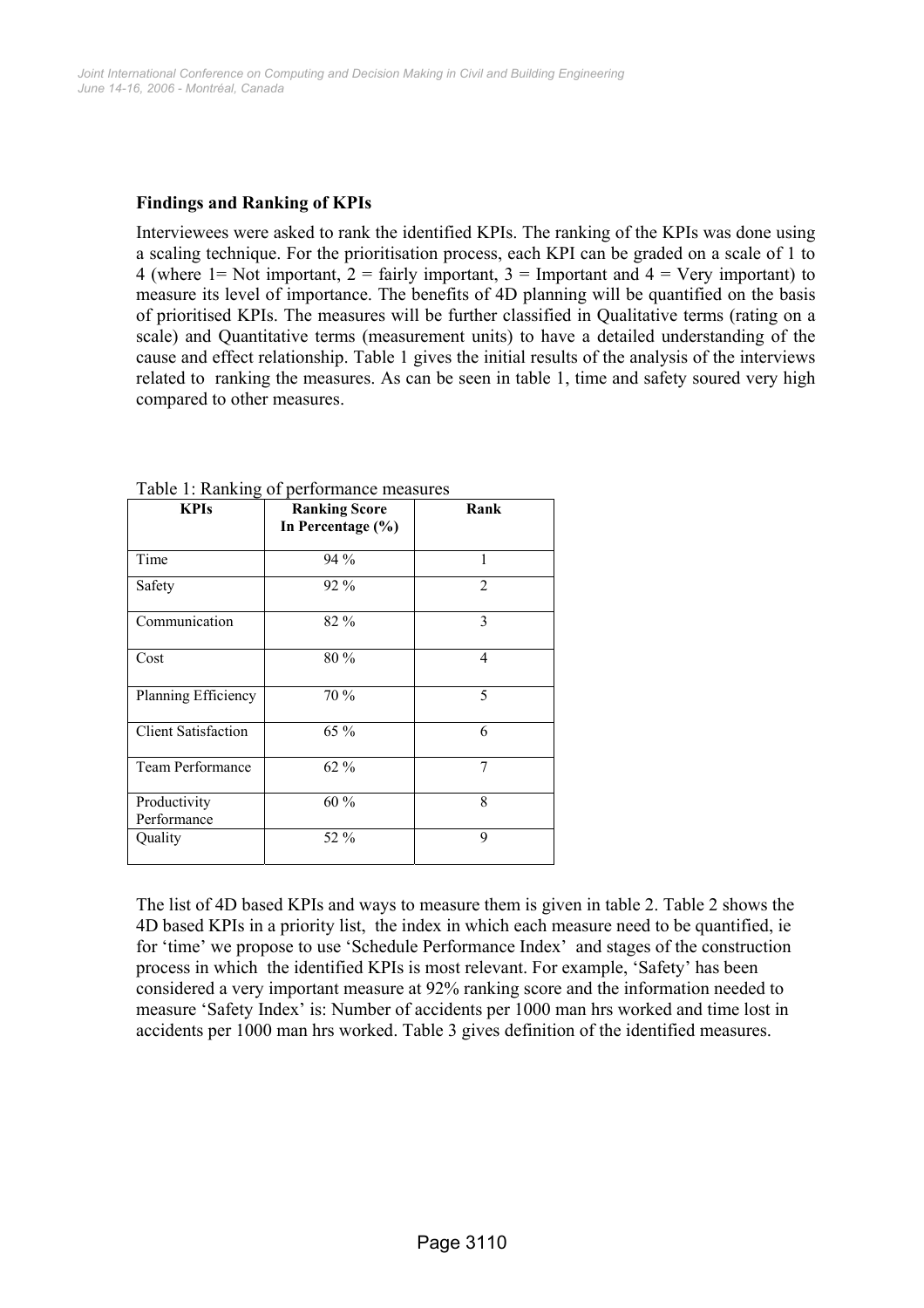| Ranking        | <b>KPIs</b>  | <b>Index</b>        | Performance                                            | <b>Stages of</b>     |
|----------------|--------------|---------------------|--------------------------------------------------------|----------------------|
|                |              |                     | <b>Measures</b>                                        | Construction         |
|                | Time         | Schedule            | (i) Schedule Performance                               | Pre-construction and |
| 1              |              | Performance Index   |                                                        | Construction         |
|                | Safety       | Safety Index        | (i) Number of accidents per 1000                       |                      |
| $\overline{c}$ |              |                     | man hrs worked                                         | Construction         |
|                |              |                     | (ii) Time lost in accidents per<br>1000 man hrs worked |                      |
|                | Communicat   | Communication       | (i) Number of meeting per week                         | Pre-construction &   |
| 3              | ion          | Index               | (ii) Time spent on meetings per                        | Construction         |
|                |              |                     | week                                                   |                      |
|                | Cost         | Performance<br>Cost | (i) Cost Performance                                   | Pre-construction and |
| $\overline{4}$ |              | Index               |                                                        | Construction         |
|                | Planning     | Hit Rate Index      | (i) Percentage of activities                           |                      |
| 5              | Efficiency   |                     | completed per week                                     | Construction         |
|                |              |                     | (ii) Number of milestones<br>delivered                 |                      |
|                | Client       | Satisfaction Index  | Qualitative measure (Scale 1-5)                        | Pre-construction &   |
| 6              | Satisfaction |                     |                                                        | Construction         |
|                | Team         | Team<br>Performance | Qualitative measure (Scale 1-5)                        |                      |
| 7              | Performance  | Index               |                                                        |                      |
|                | Productivity | Productivity        | (i) Tonnes of Concrete used per                        |                      |
|                | Performance  | Index               | day / $m3$                                             |                      |
| 8              |              |                     | (ii) Tonnes of Steel used per<br>$day/m^3$             | Construction         |
|                |              |                     | (iii) Number of piles driven per                       |                      |
|                |              |                     | day                                                    |                      |
|                |              |                     | (iv) Number of pile caps fixed /                       |                      |
|                |              |                     | day                                                    |                      |
|                | Quality      | Rework Index        | (i) Number of changes                                  |                      |
|                |              |                     | (ii) Number of error                                   |                      |
|                |              |                     | (iii) Number of corrections                            |                      |
|                |              |                     | (iv) Number of request for<br>information generated    | Pre-construction     |
|                |              |                     | (v) Non-Programme activities                           |                      |
|                |              |                     | (vi) Number of claims                                  |                      |
|                |              |                     | (vii) Number of process clashes                        |                      |
| 9              |              |                     | spotted due to sequencing of                           |                      |
|                |              |                     | activities                                             |                      |
|                |              |                     | (i) Number of changes                                  |                      |
|                |              |                     | (ii) Number of error<br>(iii) Number of corrections    | Construction         |
|                |              |                     | (iv) Number of request for                             |                      |
|                |              |                     | information generated                                  |                      |
|                |              |                     | (v) Non-Programme activities                           |                      |
|                |              |                     | (vi) Number of claims                                  |                      |
|                |              |                     | (vii) Number of process clashes                        |                      |
|                |              |                     | spotted due to sequencing of                           |                      |
|                |              |                     | activities                                             |                      |

# Table 2: 4D based KPIs in order of priority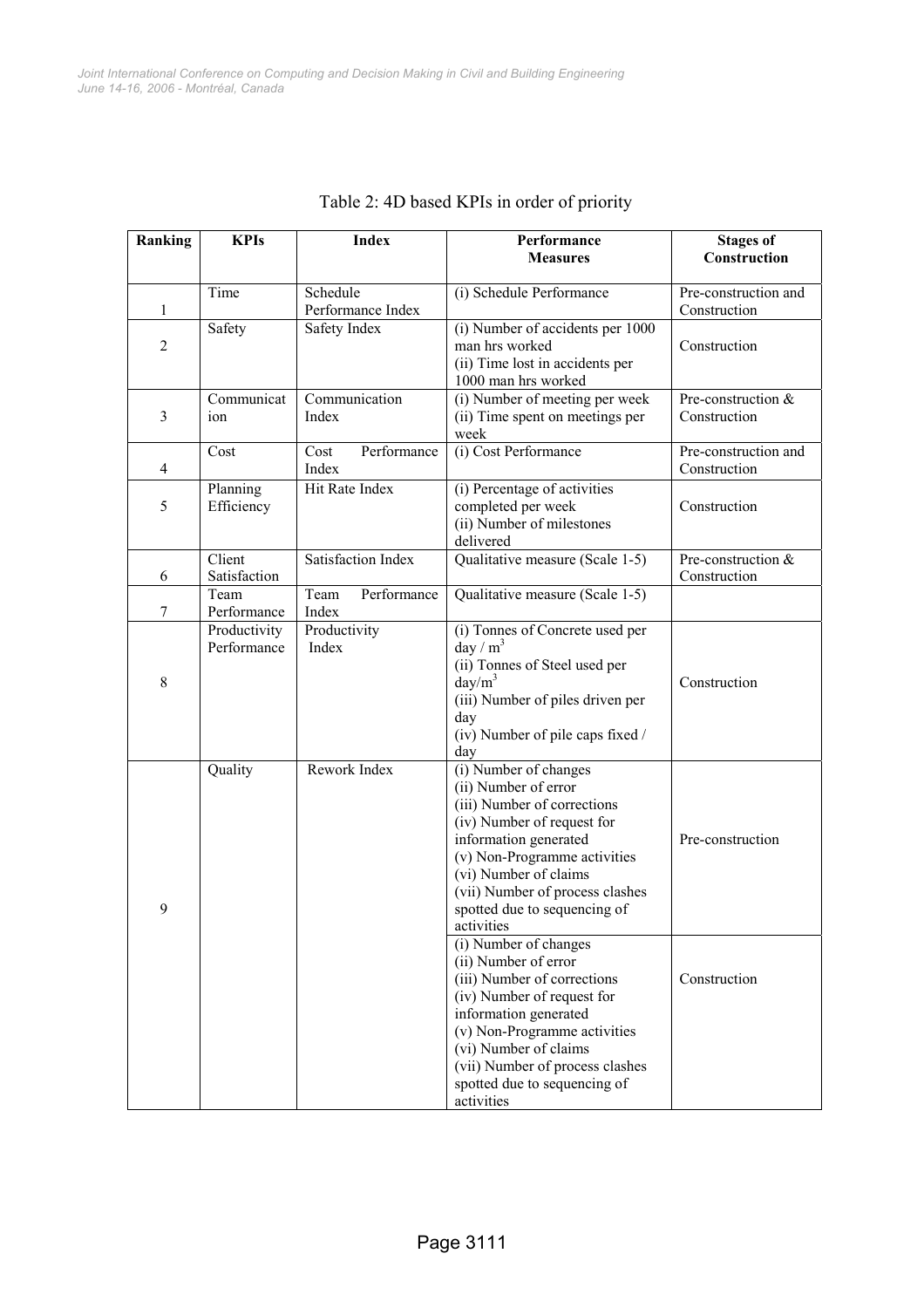### The analysis of semi-structured interviews has identified following 4D based KPIs:

#### Measure **Definition** Time It can be defined as percentage number of times projects is delivered on / ahead of schedule. The timely completion of project measures performance according to schedule duration and is often incorporated to better understand the current construction performance. Schedule performance index (Earned value Approach) has been identified to monitor the performance of schedule variance. Safety It can be defined as a measure of the effectiveness of safety policy and training of the personnel engaged in activities carried out on site. Safety is a major concern for every construction company, regardless of the type of work performed. Safety is measured quantitatively through Time lost as a result of accidents per 1000 man hrs worked, Number of accidents per 1000 man hrs worked. Communication Information exchange between members using the prescribed manner and terminology. The use of a 4D interface allows the project team to explore the schedule alternatives easily and assist in deploying 4D approach. Communication can be quantified in terms of number of meetings per week and time spent on meetings (Hrs) per week. Cost Percentage number of times projects is delivered on/under budget. Cost performance index (Earned value Approach) has been identified to monitor the performance of cost variance. Planning Efficiency It represents the percentage progress of construction activities scheduled to be performed on a weekly basis. It is measured as number of planned activities completed divided by the total activities planned to determine the project progress on a weekly basis. Client satisfaction Client satisfaction can be defined as how satisfied the client was with the finished product/facility. Usually measured weekly/monthly or shortly after completion and handover. Team Performance Ability to direct and co-ordinate the activities of other team members in terms of their performance, tasks, motivation and the creation of a positive environment. Productivity Performance This method measures the number of completed units put in place per individual man-hour of work. Some of the identified productivity performance measures are; number of piles driven/day, number of piles caps fixed / day, tonnes of steel used / day and tonnes of concrete used / day. Quality Quality has been represented here in terms of rework. Rework can be defined as the activities that have to be done more than once in the project

### Table 3: Definition of the identified measures

or activities which remove work previously done as a part of the project.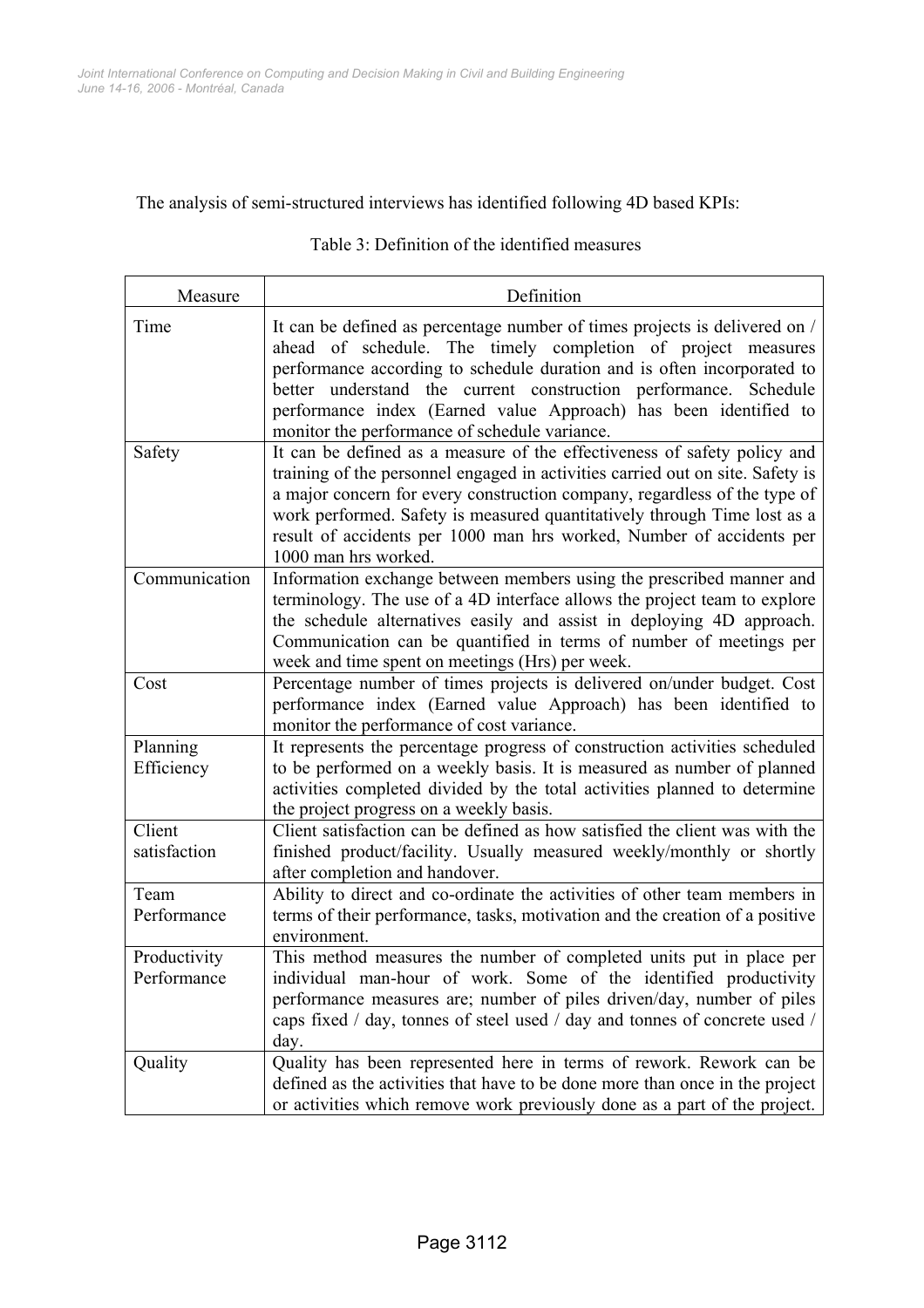| By reducing the amount of rework in the pre-construction and              |  |
|---------------------------------------------------------------------------|--|
| construction stages, the profits associated with the specific task can be |  |
| increased. Rework can be represented in terms of number of changes,       |  |
| number of error, number of corrections number of request for information  |  |
| to be generated, non-Programme activities, number of claims and number    |  |
| of process clashes spotted due to sequencing of activities.               |  |

### **Future Research Activities**

This paper report on the first stage of the research project. The current and future research activities will include:

- continue the interview process to further confirm the 4D KPIs and methods of data collection
- establish a methodology for continuous and incessant data collection and calculation of the KPI indices for the three identified construction projects.
- compare the KPIs indices above with industry norm and identify what are the improvements or otherwise in the construction processes that can be resulted or for using 4D planning.
- Identify specification for 4D planning in which all the supply chain can actively engaged in the development and updating of construction schedules. Current practices of using 4D planning identified through the interviews suggest that there are varying views between the trade contractors and the main contractors. The main trade contractors' concern is that there is no confirmed value of using 4D over their own planning system and the detailed information in which 4D planning needs might not be available or very costly to and time consuming to collate it.

### **Conclusions**

There are many benefits from the use of 4D planning tool. However, there is very little quantification of the benefits done. The evaluation of 4D planning in the construction management literature has not been addressed seriously from a performance basis. The evaluation and justification of 4D planning is crucial to promote the value embedded in it. The study has developed five key performance indicators consistently perceived as being highly significant at project level are: Time, Safety, Communication, Cost, and Planning Efficiency.

It is often said that "you can't effectively manage what you do, if you don't measure it". The quantification of 4D value proposition will convince the clients to invest in and implement the emerging 4D planning technology. Therefore industry will gain in an improved understanding of the capabilities of 4D as an efficient planning tool.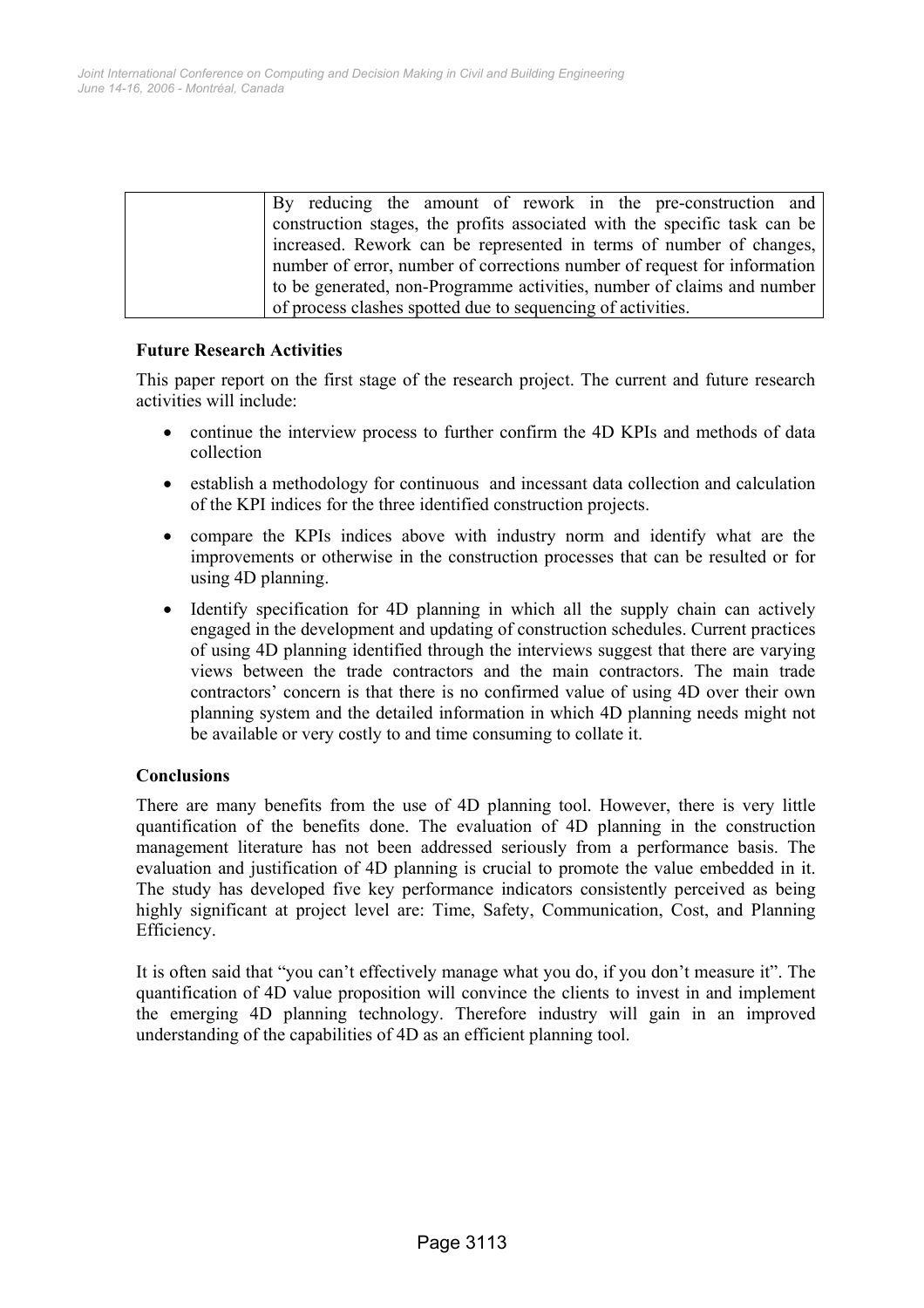# **References**

- Al-Meshekeh, H.S., and Langford, D.A. (1999). "Conflict management and construction project effectiveness: A review of the literature and development of a theoretical framework." *J. Construction. Procurement.,* 5(1) PP.58-75.
- Albert, P.C.C. and Ada P.L.C. (2004). "Key Performance Indicators for Measuring Construction Success." Benchmarking: *An International Journal,* vol.11, No.2, pp. 203- 221.
- Bassioni, A.H., Price, A.D.f., and Hassan, T.M (2004). "Performance Measurement in Construction." *Journal of Management in Engineering,* vol. 20, No. 2, pp 42-50.
- Chan, A.P.C. (1996*). "Determining of project success in the construction industry of Hong Kong."* PhD thesis, University of South Australia, Australia.
- Chan, A.P.C., David, S. and Edmond, W.M.L. (2002). "Framework of Success Criteria for Design/Build Projects" *Journal of Management In Engineering*, Vol. 18, No 3, PP 120- 128.
- Construction Best Practice Program- *Key Performance Indicators* (CBPP-KPI-2004), (available at http://www.dti.gov.uk/construction/kpi/index.htm
- Dawood N., Eknarin S., Zaki M., and Hobbs, B. "4D Visualisation Development: Real Life Case Studies." Centre for Construction Innovation & Research, University of Teesside, Middlesbrough, UK.
- Egan, J. Sir (1998). *Rethinking Construction*: *The Report of the Construction Task Force to the Deputy Prime Minister.* Department of the Environment, Transport and the Regions, Norwich.
- Griffs, Hogan., and Lee. "An Analysis of the Impacts of Using Three-Dimensional Computer Models in The Management of Construction." Construction Industry Institute. *Research Report* 106-11, September 1995.
- Hinks, J. and McNay (1999). "The creation of a management-by-variance tool for facilities management performance assessment." *Management Facilities,* vol.17, No. 1-2, pp. 31- 53.
- Kaplan, R.S. and Norton, D.P. (1992). The Balanced Scorecard -- Measures that Drive Performance. *Harvard Business Review*, Vol. 70, No. 1: 47-54
- Latham, M. Sir (1994). *Constructing the Team: Final Report of the Government/Industry Review of Prcurement and Contractual Arrangements in the UK Construction Industry.* HMSO, London.
- Li. Heng., Irani. Zahir., and Love, P. (2000). "The IT Performance Evaluation in the Construction Industry." Proceedings of the 33<sup>rd</sup> Hawaii International Conference on System Science.
- Naoum, S. G. (1994). "Critical analysis of time and cost of management and traditional contracts." *J. Construction Management*, 120(4), 687-705.
- Robert, F.C., Raja, R.A., and Dar, A. (2002) "Management's Perception of Key Performance Indicators for Construction." *Journal of Construction Engineering & Management,* vol. 129, No.2, pp. 142-151.